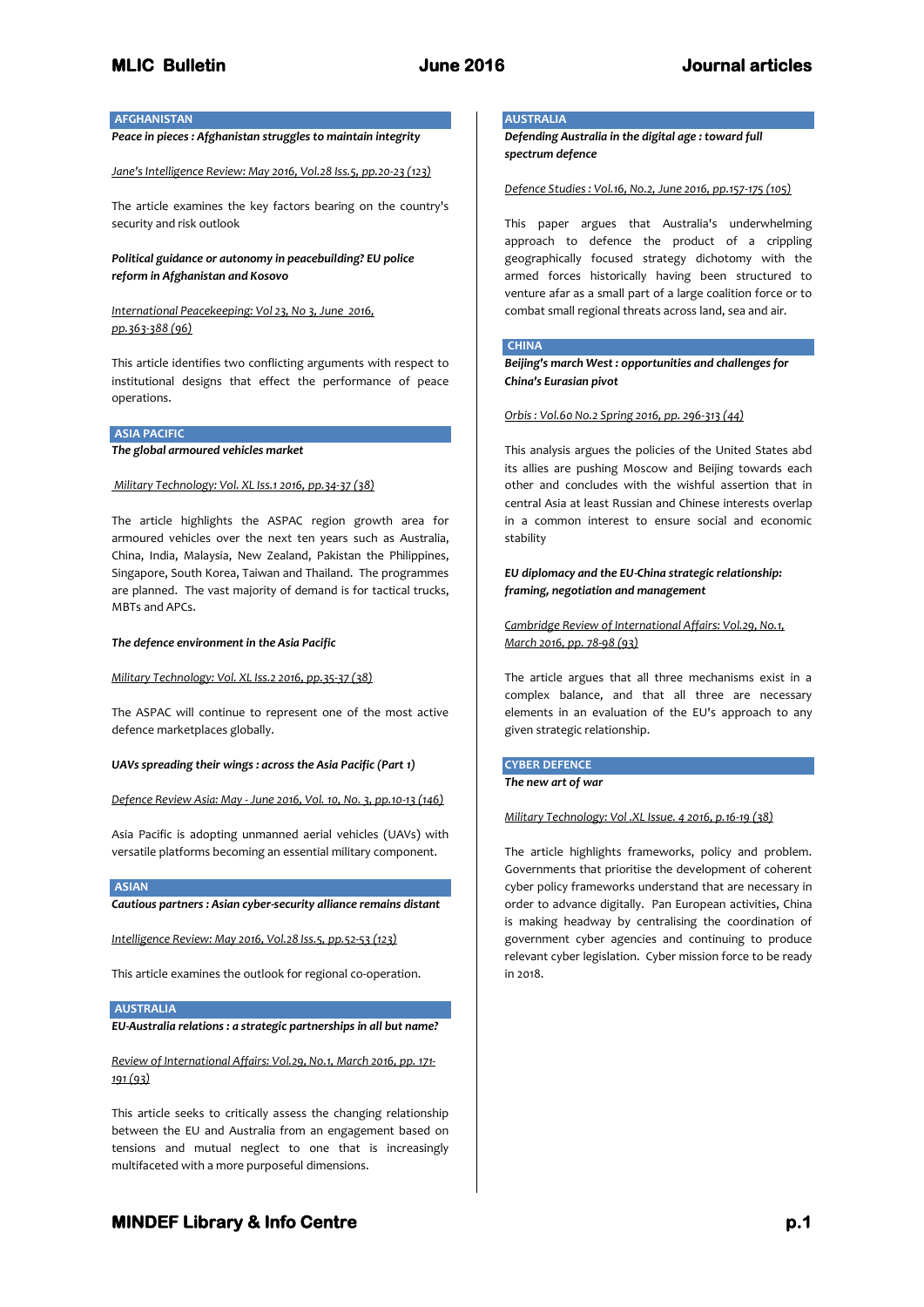# **CYBER WARFARE**

*Studies highlight gap in Australia's preparedness for cyber warfare*

## *Australian Defence Magazine: May 2016 Vol.24 No.5, pp.42-44 (61)*

This article presents and discusses studies that highlighted Australia's lack of preparedness for cyber war. It suggests the responsibility of cyber security does not just lie in the hands of an IT department but rather the whole nation be it the government or the industry sector. Successful cyber-attacks that have happened includes the energy and electricity sectors which is seen to be crippling to a nation.

### **CYBERTERRORISM**

*Terror from behind the keyboard : conceptualising faceless detractors and guarantors of security in cyberspace*

*Critical Studies on Terrorism: Vol 9 No 1, April 2016, pp. 33-53 (112)*

This article uses a discourse analysis approach on the basis that discourse functions to produce social and political actors authorised to speak and act. To develop securitisation theory's articulation of the dichotomy between legitimate and illegitimate violence as it is reflected in British government policy.

# **INDONESIA**

*Indonesian navy revamps its primary naval platforms*

*Defence Review Asia: May - June 2016, Vol. 10, No. 3, pp.26-28 (146)*

Naval platforms will be one of the keys to turning Indonesia into a global maritime axis by taking advantage of Indonesia's vast archipelago which stretches from the Indian Ocean to the Pacific with untapped marine resource.

## **JAPAN**

*On the rise : Japan's defence industry is reshaping itself to meet international opportunities*

*IHS Jane's Defence Weekly: 8 June 2016, Vol.53 Iss. 23, pp.26-31 (122)*

Japan defence's industry at the outset of a period of major transformation in response to shifting requirements.

#### *Korea enduring equipment sets : from theory to practice*

*Army Sustainment: May - June 2016, p. 42-45 (74)*

The eighth army implemented Korea enduring equipment sets to save millions of dollars in transportation costs.

# **LEADERSHIP**

*On strategic leadership*

*The US Army War College Quarterly Parameters: Vol. 45, No. 4, Winter 2015-2016, pp. 75 - 79(83)*

An interview with General Petraneus to obtain his views on strategic leadership.

# **LOGISTICS**

*Three fundamental ideas that are the essence of military logistics*

*Army Sustainment: May - June 2016, p. 6 (74)*

A framework logisticians can use to guide critical decisions about tactics, capabilities, development, policies and strategies. The article highlights stored energy , the fulfillment and geologistics.

# *The structure, operations and challenges of army medical centres logistics division*

*Army Sustainment: May - June 2016, p. 46-51 (74)*

This article provide an overview of the structure, duties, procedures and challenges found in the logistics divisions of fixed facility army medical centres.

# **MALAYSIA**

*Challenges for maritime intelligence surveillance and reconnaissance.*

*Meeting Requirements of the Malaysia armed forces*

*Evolving links : the defence equipment relationship between Malaysia and Turkey*

*Military Technology: Vol.XL Issue 4, 2016, p.33, pp.34-37, pp.38-40 (38)*

Spotlight on Malaysia.

*Five scenarios for change*

*Asia Monitor South East Asia Vol.2 :Vol.27, Issue 6, June 2016 , p.1-3 (49)*

This article highlights Najib fully consolidates power as opposition flounders. 2) PM resigns amid a peaceful handover 3) Najib goes down fighting but successor ensures fallouts is limited and 4) PM's resignation sparks racial riots and the economy suffers.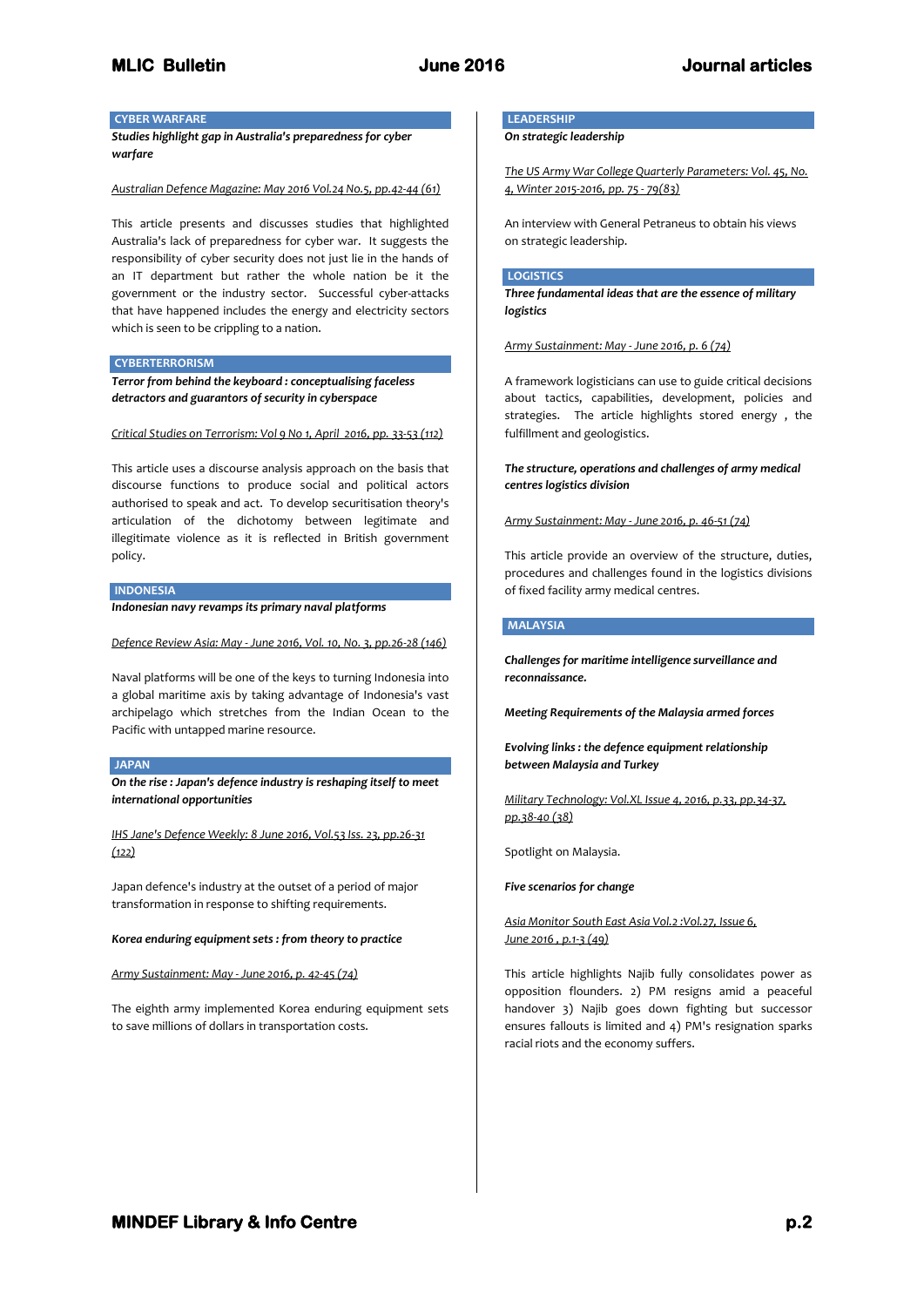# **MILITARY MEDICINE**

*A systematic review of the prevention and treatment of prescription drug misuse*

*Military Medicine: Vol.181 Iss.5 May 2016, pp.410-423 (72)*

A study on how current military strategies in the United States align with clinical guidelines in the management of prescription drug misuse. In its conclusion, it highlights that there is little guidance to directly support the handling of this matter and with that stresses that more effort needs to be in place to ensure proper management of prescription drugs.

# **MYANMAR**

*Financing war of facilitating peace? : the impact of rebel drug trafficking on peace negotiations in Colombia and Myanmar*

*Studies in Conflict & Terrorism, Vol.39, No 6, June 2016, pp. 542-559 (114)*

This article compares attempts at conflict resolution in Colombia and Myanmar focusing on the impact drug trafficking.

# **PAKISTAN**

*FATA : exploring the Punjabi militant threat to Pakistan*

*Terrorism and Political Violence : Vol. 28, No.1, January-March, No 2, April- June 2016, pp.49-71 (116)*

This article provides a historical overview of the militant milieu in the process of briefly reviewing the robust literature on Pakistani militancy. The article recounts the evolution of the jihadist insurgency in Pakistan paying particular attention to the impact on the involvement of Punjabi's militants.

### **PHILIPPINES**

*From rebels to rulers : the challenges of transition for non-state armed groups in Mindanao and Myanmar*

*Critical Asian Studies: Vol 48 No 2, June 2016, pp.168-192 (95)*

This article examines how ethnic armed groups in the southern Philippines and Myanmar (Burma) navigate the transition from armed resistance to recognized governance authority through negotiation of ceasefires and participation in emerging peace processes.

## **CHINA**

*Russia's Asia Pivot: engaging the Russian Far East, China and Southeast Asia*

## *RSIS Working Paper: No. 297, 17 May 2016, pp. 1 - 17 (DA) (F31)*

The article looks at the 2016 Russia-Asia Summit, Sochi; its political agenda includes the factors that triggers the dialogue, namely Pivot to Asia policy and the confrontation with the West. The article also captures the Russian Far East which aims to expand Russia into the Asia Pacific through China.

# **SEA POWER**

*Sea power and Baltic sea*

*The Naval Review: Vol.104, No.2, May 2016, pp.165-167 (42)*

The aim of the paper is to examine contemporary sea power in and around the Baltic sea, to look at it from outside and from inside.

# **SINGAPORE**

*The US-Singapore strategic partnership for the next century*

# *Military Technology: Vol. XL Iss.2 2016, p.25 (38)*

Singapore's belief that the US presence in the ASPAC is a force for peace and stability remains a key tenet of the US-Singapore bilateral relationship. The entire ASPAC is certainly more integrated and globalised.

## *Defence for and from Singapore*

*Military Technology: Vol. XL Iss.2 2016, p.26-30 (38)* 

The article highlights improving Singapore's maritime and aerial surveillance capabilities. Meeting the challenge of terrorism and Singapore-US relationship. US-Singapore cooperation as a deterrence to any nation contemplating military hostilities towards Singapore as given the close partnership.

# **SOUTH CHINA SEA**

*A South China Sea game changer?*

*Proceedings US Naval Institute: April 2016, pp.56-62 (86)*

A favorable Philippine ruling is expected in the coming months and could invite further and potentially coordinated legal challenges against China from the claimants of Vietnam, Malaysia and Brunei.

# **UNMANNED AERIAL SYSTEMS**

*Unmanned aerial systems in the land environment*

*Australian Defence Magazine: May 2016 Vol.24 No.5, pp.32-33 (61)*

A brief article on the use of unmanned aerial systems in Australia's Army and its development. It narrates about the incorporation of these systems in the Army's operations.